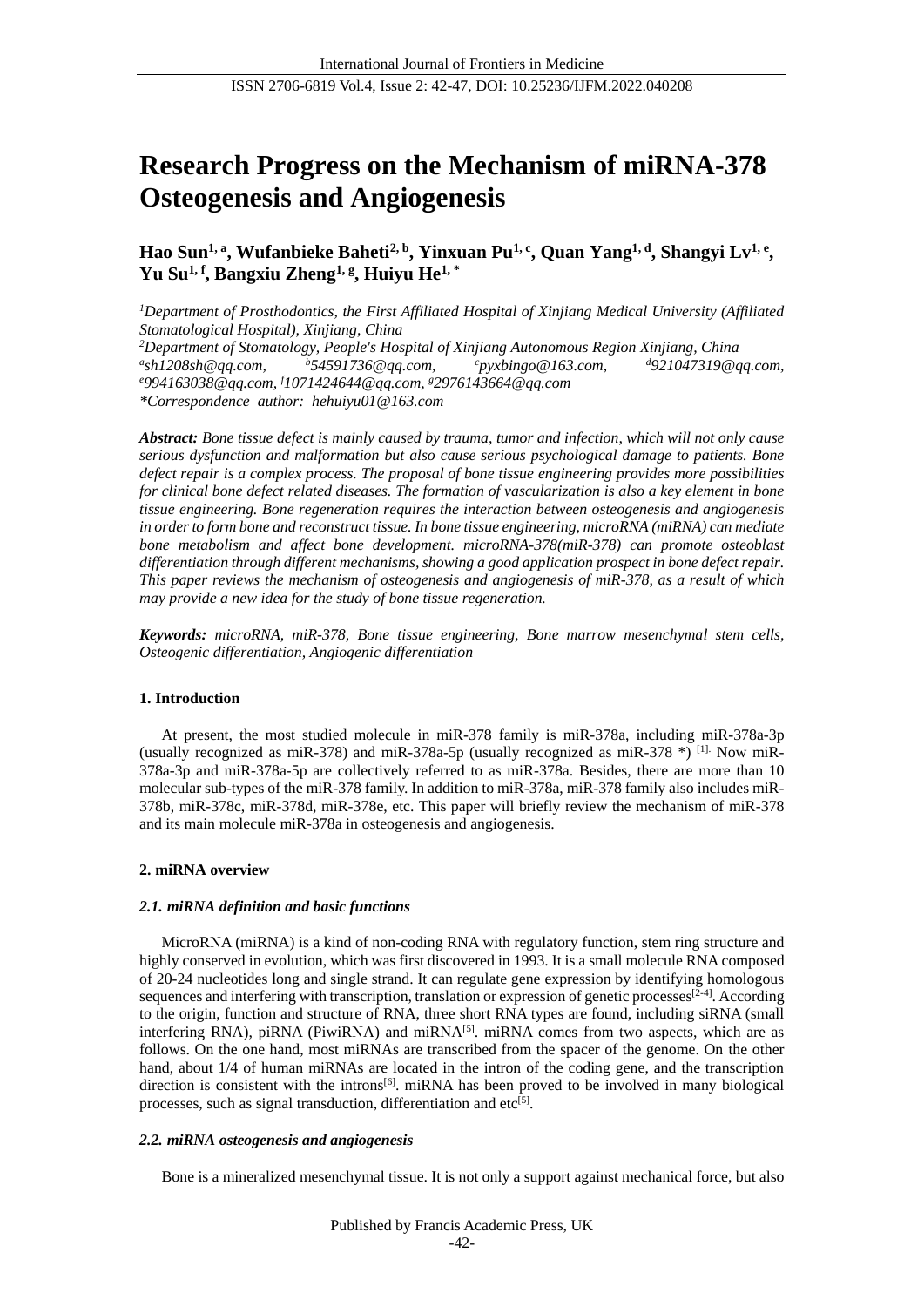an endocrine organ that mainly regulates mineral homeostasis and energy metabolism. Osteoblasts are the key to maintain appropriate bone mass and maintain calcium homeostasis. Osteoblasts have three consecutive stages: proliferation and growth, matrix maturation and mineralized nodule formation, which are characterized by gene expression in a temporal and spacial manner as well as fine-tuning by a large number of miRNAs<sup>[7]</sup>. miRNA is produced by a large precursor after cleavage of RNA enzyme Dicer, and becomes a key transcriptional regulator of gene expression. They act by binding the specific miRNA recognition sequence (seed sequence) in the 3'untranslated region (3'UTR) of target mRNA<sup>[8]</sup>. miRNA can be expressed in a specific period of cells, and can target and regulate the differentiation, proliferation, apoptosis and migration of tissue cells<sup>[9]</sup>. miRNA plays an important regulatory role in the growth, differentiation and function of osteoblasts. For example, the increased expression level of miR-218 can be observed in the osteogenic differentiation of human adipose mesenchymal stem cells (hADSCs) [10].Now miRNA has been used as a therapeutic strategy to promote bone regeneration and bone repair. miR-26a was found by Li y et al. To be a coupling gene that positively regulates angiogenesis and osteogenesis in BMMSCs<sup>[11]</sup>. Zhang et al.<sup>[12]</sup>studied that miR-218 was added to the osteoblast culture experiment in vitro. Western blot showed that miR-218 could promote the expression of Runx2 and promote the maturation of osteoblasts. In addition to being up-regulated, some miRNAs are reduced during osteogenesis. Down regulation of miR-433 level was observed in BMP-2-induced osteogenesis of mouse C3H10T1/2 cells<sup>[13]</sup>. Chen et al. <sup>[14]</sup> found that the proliferation and differentiation of osteoblasts can be inhibited by miR-135-5p by regulating bone specific transcription factor Runx2.

Angiogenesis is generated from new blood vessels developed by existing blood vessels, which is regulated by cytokines and growth factors, such as vascular endothelial growth factor (VEGF), plateletderived growth factor (PDGF) and angiopoietin-1 (Ang-1). Some miRNAs such as miR-21, miR-126, miR-221 and miR-222 are highly expressed in endothelial cells, Their expression can be controlled after miRNA transcription<sup>[15]</sup>. miRNA can regulate all stages of angiogenesis, and miRNA has targeting to multiple genes in the signal pathway, making it a target for the development of second-generation anti angiogenesis drugs[16]. All known specific miRNAs (angiomiRs) basically have two functions: one is to promote angiogenesis by targeting negative regulators of angiogenesis, which is called Pro vascular miRs, such as miR-126, miR-17-92 cluster, let-7b, 7f, miR-130, miR-210, miR-378 and miR-296. They target various inhibitory signal molecules of angiogenesis and promote capillary formation. The other function is to inhibit angiogenesis by targeting positive regulators of angiogenesis, which is called anti angiomiRs, such as miR-221/222, miR-328, miR-15b/ miR-16 and miR-20a/20b, which have the effect of anti angiomi $R^{[17]}$ .

### **3. Structure and function of miRNA-378**

miR-378 plays an important role in cell proliferation, division, apoptosis, invasion and metastasis through different mechanisms. Its mechanism is as follows: in miRNA induced silencing complex MIRISC, miRNA can recruit Argonaute (ago) to specific target sites through base complementary pairing, and ago can degrade target RNA in nucleus after base complementary pairing; When miRNA is completely complementary to the target site, it will lead to the degradation of target mRNA, especially in plants; However, it is common in mammals that miRNAs that are not completely complementary to the target mRNA inhibit the expression at the protein translation level<sup>[18]</sup>. The microRNA precursor has hairpin structure. During maturation, the hairpin structure will be cut off to form miRNA-378 (called sense chain or left arm) and miRNA-378\* (called antisense chain or right arm). They are the products of a gene. Usually, the sense chain has function and the antisense chain is degraded without function. But now it is found that antisense chains sometimes have functions, which can help the justice chain function or antagonize the justice chain<sup>[19]</sup>.

## **4. Osteogenesis and angiogenesis of miRNA-378**

Bone regeneration is closely related to osteogenesis and angiogenesis. Only the growth factors of osteogenesis and angiogenesis can enhance bone tissue regeneration. miRNA can regulate a variety of metabolic processes through endogenous signal transduction pathways at the gene level<sup>[20]</sup>. According to previous reports, miR-378, miR-214 and miR-155 are greatly affected in the process of osteogenesis and angiogenesis. Bo Zhang et al.<sup>[20]</sup> identified miR-378 as a positive regulator of osteogenesis and angiogenesis at the same time. They observed that the expression of miR-378 in human bone marrow mesenchymal stem cells (BMMSCs) increased after osteoblast induction. When miR-378 was overexpressed, the expression of osteogenic and angiogenic genes increased at the same time, which was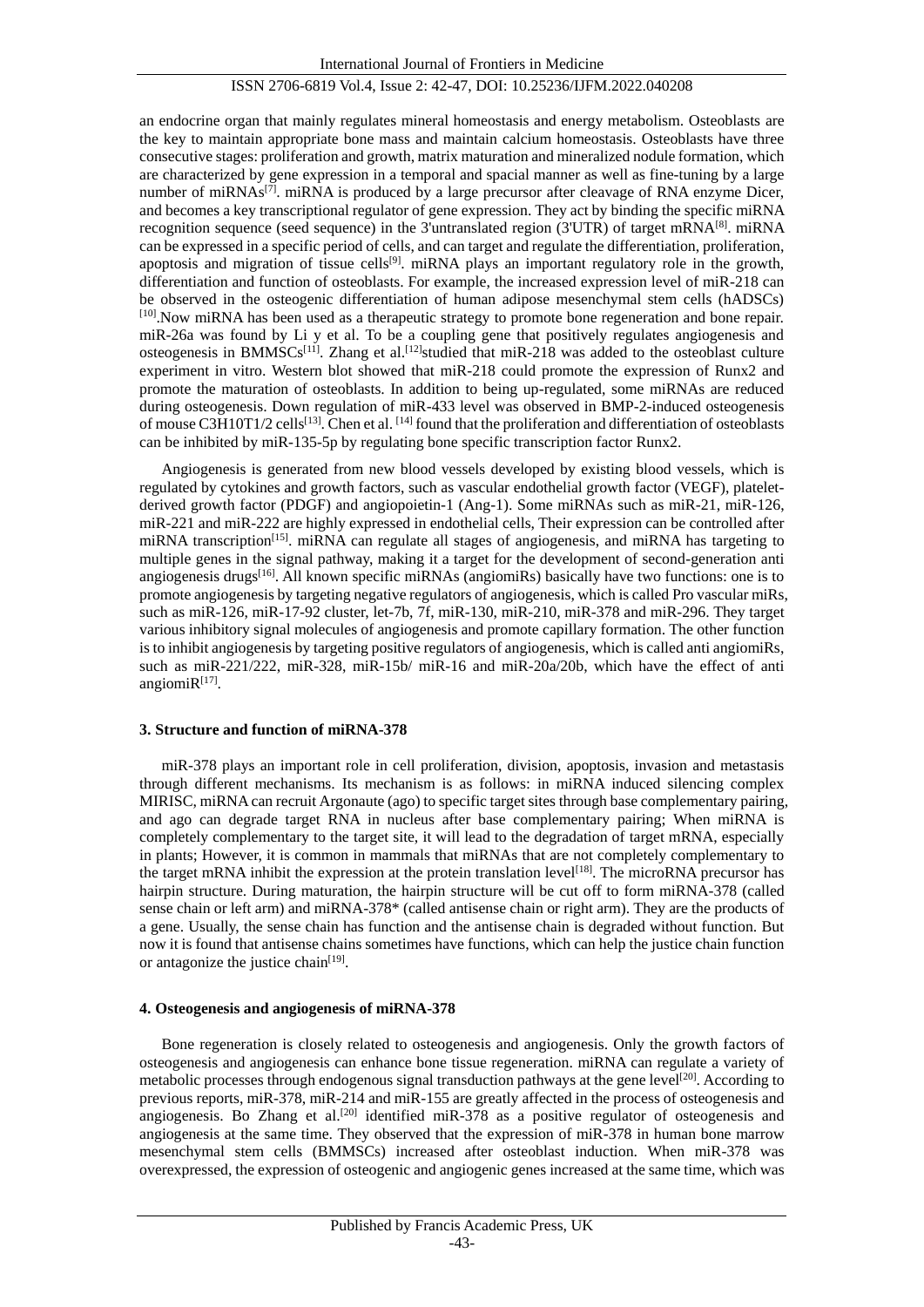predicted by target genes, miR378 can be used as a key factor in regulating osteogenesis and angiogenesis<sup>[20]</sup>. Li Jun<sup>[21]</sup> and others infected bone marrow mesenchymal stem cells with miR-378a lentivirus vector and negative control virus with appropriate titer respectively, and detected the expression of osteogenic gene and angiogenic gene mRNA of miR-378a by RT-PCR and Western blot. The group of BMMSCs was infected with miR-378a, as a result of which vascular endothelial growth factor, platelet growth factor, Runx2 and type I collagen were higher than those in negative control virus group and blank group. The test results of Western blot showed that the relative expressions of Runx2 and vascular endothelial growth factor protein in the BMMSCs group intervened by miR-378a were significantly higher than those in the negative control virus group and the blank group. Nan K et al.<sup>[22]</sup> experiments showed that the administration of exosomes with miR-378 overexpression of ASCs (miR-378-ascs exos) improved the potential of osteogenic and angiogenic BMSCs and HUVECs. In vivo experiments showed that miR-378-ascs exos significantly accelerated bone regeneration and angiogenesis, thereby inhibiting femoral head necrosis.

#### *4.1. miRNA-378 osteogenic mechanism*

Bone formation is a complex process controlled by hormones, growth factors, signal transduction factors and environmental factors. The expression of runt related transcription factor-2 (Runx2) is very important for osteogenesis<sup>[23]</sup>. Hupkes M et al.<sup>[24]</sup> found that miR-378 was overexpressed in BMP2 induced osteogenic differentiation of mesenchymal stromal cells. miR-378 base is well paired with the 3'UTR of renin from nucleotides 1893-1913 and 1903-1923, as a result of which is selected as a hypothetical renin regulator during osteoblast development. Shireen kahai et al.<sup>[25]</sup> observed the cell differentiation in MC3T3-E1 osteoblasts under the condition of differentiation and endogenous expression of miR-378. The experiment showed that the cell condensation process of miR-378 expression increased significantly around the 10th day, and then decreased sharply in the process of cell differentiation. It can be seen that miR-378 is involved in the process of MC3T3-E1 cell differentiation. Bo Zhang et al.<sup>[20]</sup> tested the effect of miR-378 on osteogenesis and transfected bone marrow mesenchymal stem cells (BMMSCs) with miR-378 simulant. After 2, 7 and 14 days of miR-378 simulant transfection, the level of miR-378 detected by RT-PCR was at least 90 times higher than that of the control group. At the same time, the expression of osteogenic genes including Runx2, BMP-2, Col-I and OCN was determined by RT-PCR. The results showed that the expression of all osteogenic genes was significantly higher than that of the control group, especially the expression of OCN was 60 times higher than that of the control group.

## *4.2. Mechanism of miRna-378 angiogenesis*

In order to detect the effect of miR-378 on angiogenesis, Bo Zhang et al.<sup>[20]</sup> respectively transfected bone marrow mesenchymal stem cells (BMMSCs) cells with miR-378 simulant, miR-378 inhibitor and negative control. The expression of VEGF was analyzed by Western blot. Compared with the control group, on the 2nd, 7th and 14th day after transfection of miR-378 simulant, in addition to osteogenic gene, The expression of angiogenic genes VEGF and Ang-1 also increased significantly. After 2, 7 and 14 days of miR-378 inhibitor transfection, the expression of VEGF and Ang-1 decreased almost twice, and it was confirmed that miR-378a affected VEGF-A in two ways. Matrigel test showed that after transfection of miR-378 simulant, the number of branches, branch length, number of nodes, grid and grid area were significantly higher than those of the negative control. On the contrary, after transfection of miR-378 inhibitor, its indexes were less than those of negative control. Cui Z et al.<sup>[26]</sup> confirmed that KLK4 was the target gene of miR-378a-5p by double luciferase assay and found that down regulation of KLK4 inhibited the angiogenesis of miR-378a-5p silencing induced gene. In addition, the shRNA of the KLK4 gene blocked the activation of the Wnt /β-catenin signaling pathway in miR-378a-5p Antimirtransfected cells. The activation of catenin signaling pathway indicates that miR-378a-5p inhibits the angiogenesis of OSCC by regulating KLK4. Xing y et al.<sup>[27]</sup> divided the cells into miR-378 group (MSCs transfected with miR-378) and control group (MSCs not transfected with miR-378). After 24 hours of transfection, the two groups of cells were cocultured medium with human umbilical vein endothelial cells. Western blot analysis showed that VEGF in MSC transfected with miR-378 under normoxic and hypoxic conditions VEGFα, PDGFβ And TGF-β1 they expression of was increased. Quantitative RT-PCR showed PDGFβ the expression was up-regulated at the mRNA level, but VEGF was not found VEGFα And TGFβ1 gene expression difference. Nan K et al.<sup>[22]</sup> found that exosomes overexpressing ASCs (miR-378-ASCs-Exos) can promote cell migration and angiogenesis. In addition, miR-378-ASCs-Exos enhanced angiogenesis related genes such as VEGF and ANG1. After immunohistochemical staining of CD31, vascular endothelial cells and neovascularization were observed around the newly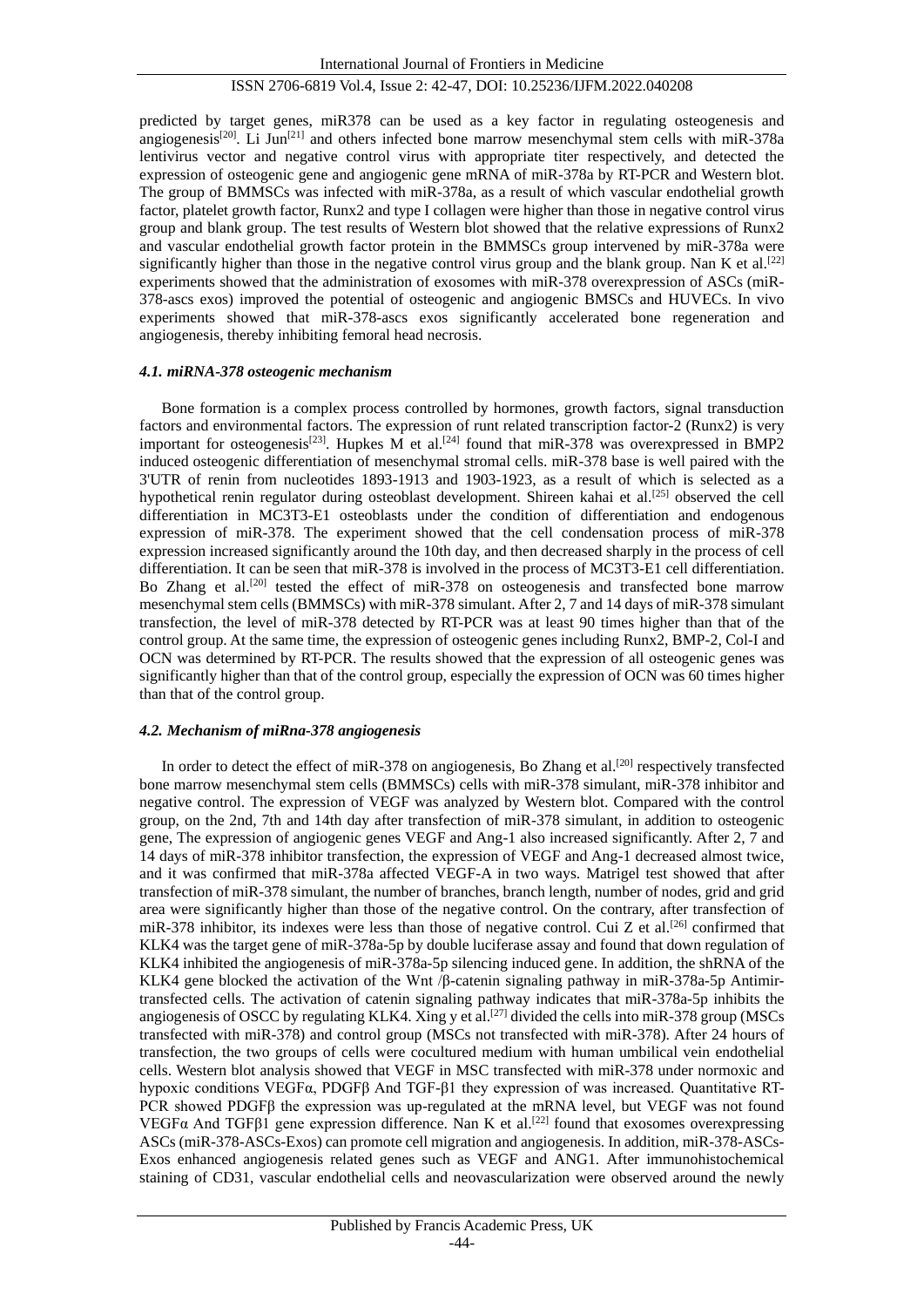formed bone tissue in miR-378-ASCs-Exos group.

miR-378 is rich in CD34<sup>+</sup> hematopoietic cells<sup>[28]</sup>, and it's angiogenesis mechanism plays a key role in different tumor tissues. According to existing studies, miR-378 is differentially regulated in different types of cancer[29][30]. For example, it is down regulated and plays the role of tumor suppressor gene in gastric cancer, oral cancer and colon cancer[31][32][33][34]; The role of in breast cancer, renal cell carcinoma and lung cancer is increased<sup>[35][36]</sup>, and the imbalance of miR-378 expression in tumor cells may affect its secretion of angiogenic factor<sup>[37]</sup>. Studies have found that when human miR-378a-5p is overexpressed as an oncogene in tumor cell lines, it improves cell survival, reduces caspase-3 activity and enhances angiogenesis by inhibiting Sufu factor and tumor candidate gene TUSC2 (fus-1) [38]. It was also found that hsa-miR-378a-5p can directly affect VEGF-A upregulation by competing with hsa-miR-125a for the same seed region in  $VEGF-A3<sup>[1]</sup>$ , and can indirectly regulate VEGF-A affecting SHH signal through Sufu inhibition<sup>[38]</sup>. Tiwari a et al.<sup>[16]</sup> demonstrated that miR-378 promotes angiogenesis by inhibiting known Sufu factor and TUSC2 in U87 cell line. The data of Chan JK et al.<sup>[39]</sup> show that miR-378 is overexpressed in ovarian cancer cells and tumors, and it may be a biomarker of anti angiogenesis treatment response in ovarian cancer and other cancers. In conclusion, miR-378 and its downstream targets can be used as markers of anti angiogenic therapeutic response.

#### **5. Conclusion and Prospect**

In conclusion, miRNA is involved in almost all metabolic processes and is also a key factor in various cellular and organic metabolic processes. We have learned that miR-378 has a positive regulatory effect on osteogenesis and angiogenesis of BMMSCs, and miR-378 is an expected factor to promote bone growth by increasing osteogenesis and angiogenesis at the same time. However, some scholars have put forward the opposite view. Feng 1 et al.<sup>[40]</sup> used miR-378 transgenic TG mice to study the role of miR-378 in osteogenic differentiation and bone formation, showed abnormal bone tissue and damaged bone in miR-378 transgenic TG mice, and observed the delayed healing effect of bone in TG mice. Moreover, the osteogenic differentiation of the TG mouse derived mesenchymal stem cells was also inhibited. The author also found that the up-regulated miR-378 was inhibited, and the miR-378 inhibitor promoted the osteogenic effect of human bone marrow mesenchymal stem cells. It was concluded that miR-378 inhibited osteogenesis and bone formation by inactivating Wnt /β-catenin signaling. To summarize the previous research conclusions, whether overexpression of miR-378 or down-regulation of miR-378, the effect on osteogenesis and angiogenesis is an important discovery in the field of bone tissue engineering, and brings new opportunities for the clinical treatment of bone defect related diseases, but we still need to further explore the osteogenesis mechanism and angiogenesis mechanism of miR-378.

#### **References**

*[1] Krist B, Florczyk U, Pietraszek-Gremplewicz K, et al. The Role of miR-378a in Metabolism, Angiogenesis, and Muscle Biology [J]. Int J Endocrinol, 2015, 2015: 281756.*

*[2] Chen Liang, Heikkinen Liisa, Wang Changliang, et al. Trends in the development of miRNA bioinformatics tools. [J]. Brief Bioinform,2019, 20: 1836-1852.*

*[3] Huntzinger E, Izaurralde E. Gene silencing by microRNAs: contributions of translational repression and mRNA decay [J]. Nat Rev Genet, 2011, 12(2): 99-110.* 

*[4] Ge C, Wu S, Wang W, et al. miR-942 promotes cancer stem cell-like traits in esophageal squamous cell carcinoma through activation of Wnt/beta-catenin signalling pathway [J]. Oncotarget, 2015, 6(13): 10964-10977.*

*[5] Sotillo E, Thomas-Tikhonenko A. Shielding the messenger (RNA): microRNA-based anticancer therapies [J]. Pharmacol Ther, 2011, 131(1): 18-32.* 

*[6] Yao Guodong, Lian Yuan, Chen Peng, et al. Research progress of the role of MicroRNA in tumors [J]. Department of Gastrointestinal Surgery, 2019, 41(5): 771-775.* 

*[7] Fang S, Deng Y, Gu P, et al. MicroRNAs regulate bone development and regeneration [J]. Int J Mol Sci, 2015, 16(4): 8227-8253.*

*[8] Van Wijnen A J, van de Peppel J, van Leeuwen J P, et al. MicroRNA function in osteogenesis and dysfunctions in osteoporosis [J]. Curr Osteoporos Rep,2013, 11(2): 72-82.* 

*[9] [Wong SA, Rivera KO, Miclau TR 3rd, et al. Microenvironmental regulation of chondrocyte plasticity](http://scholar.cnki.net/result.aspx?q=Microenvironmental%20regulation%20of%20chondrocyte%20plasticity%20in%20endochondral%20repair:a%20new%20frontier%20for%20developmental%20engineering)  [in endochondral repair: a new frontier for developmental engineering \[J\]. Front Bioeng Biotechnol,](http://scholar.cnki.net/result.aspx?q=Microenvironmental%20regulation%20of%20chondrocyte%20plasticity%20in%20endochondral%20repair:a%20new%20frontier%20for%20developmental%20engineering)  [2018, 6: 58.](http://scholar.cnki.net/result.aspx?q=Microenvironmental%20regulation%20of%20chondrocyte%20plasticity%20in%20endochondral%20repair:a%20new%20frontier%20for%20developmental%20engineering)* 

*[10] Zhang W B, Zhong W J, Wang L, A signal-amplification circuit between miR-218 and Wnt/beta-*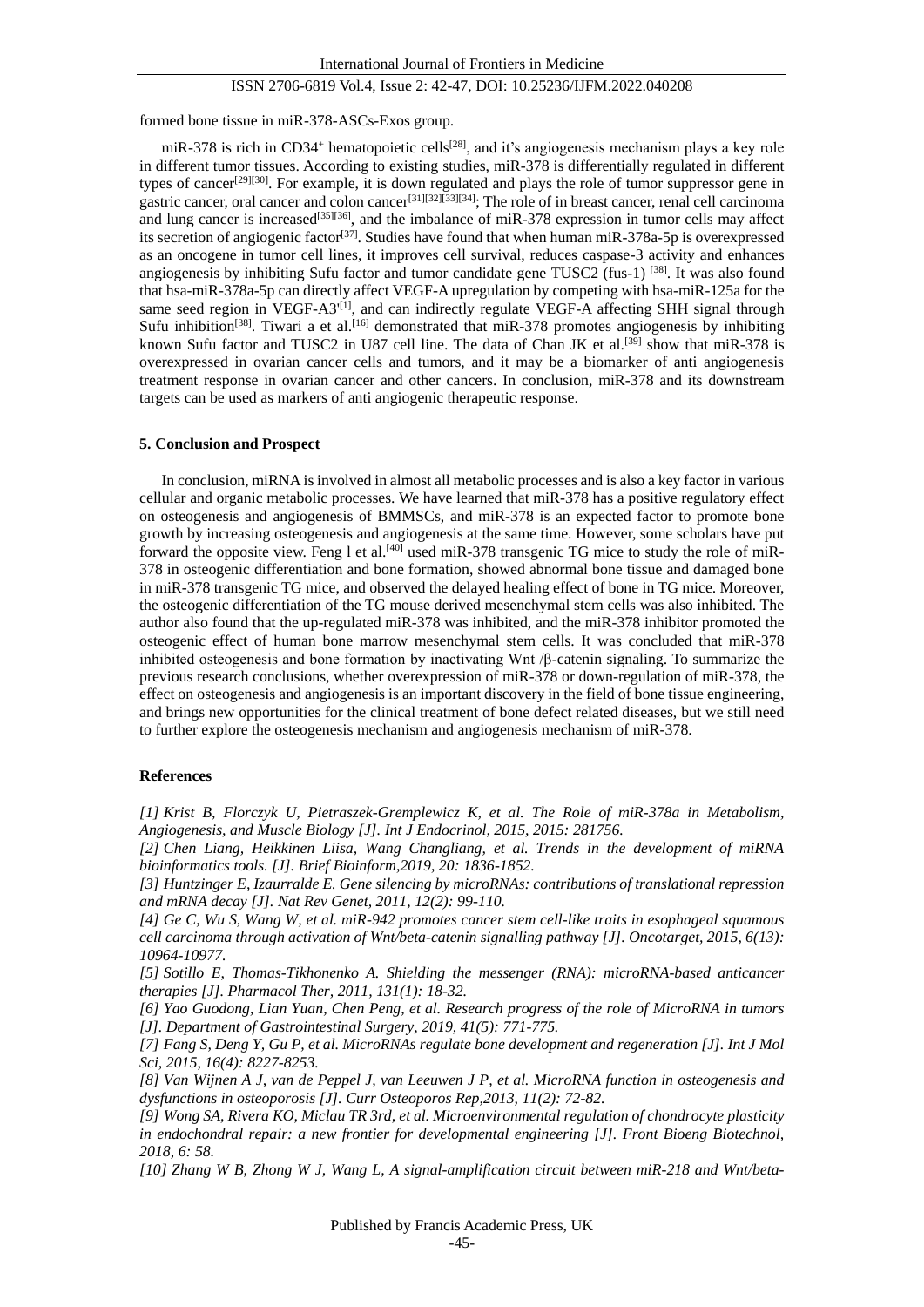*catenin signal promotes human adipose tissue-derived stem cells osteogenic differentiation [J]. Bone, 2014, 58: 59-66.*

*[11] Li Y, Fan L, Liu S, et al. The promotion of bone regeneration through positive regulation of angiogenic-osteogenic coupling using microRNA-26a [J]. Biomaterials, 2013, 34(21): 5048-5058.*

*[12] Zhang Y, Xie [RL, Croce CM, et al. A program of microRNAs controls osteogenic lineage](http://scholar.cnki.net/result.aspx?q=A%20program%20of%20microRNAs%20controls%20osteogenic%20lineage%20progression%20by%20targeting%20transcription%20factor%20Runx2)  [progression by targeting transcription factor Runx2 \[J\]. Proc Natl Acad Sci USA, 2011, 108\(24\): 9863-](http://scholar.cnki.net/result.aspx?q=A%20program%20of%20microRNAs%20controls%20osteogenic%20lineage%20progression%20by%20targeting%20transcription%20factor%20Runx2) [9868.](http://scholar.cnki.net/result.aspx?q=A%20program%20of%20microRNAs%20controls%20osteogenic%20lineage%20progression%20by%20targeting%20transcription%20factor%20Runx2)* 

*[13] Kim E J, Kang I H, Lee J W, et al. MiR-433 mediates ERRgamma-suppressed osteoblast differentiation via direct targeting to Runx2 mRNA in C3H10T1/2 cells [J]. Life Sci, 2013, 92(10): 562- 568.* 

*[14] [Chen B, Yang W, Zhao H, et al. Abnormal expression of miR-135b-5p in bone tissue of patients with](http://scholar.cnki.net/result.aspx?q=Abnormal%20expression%20of%20miR-135b-5p%20in%20bone%20tissue%20of%20patients%20with%20osteoporosis%20and%20its%20role%20and%20mechanism%20in%20osteoporosis%20progression)  [osteoporosis and its role and mechanism in osteoporosis progression \[J\]. Exp Ther Med, 2020, 19\(2\):](http://scholar.cnki.net/result.aspx?q=Abnormal%20expression%20of%20miR-135b-5p%20in%20bone%20tissue%20of%20patients%20with%20osteoporosis%20and%20its%20role%20and%20mechanism%20in%20osteoporosis%20progression)  [1042-1050.](http://scholar.cnki.net/result.aspx?q=Abnormal%20expression%20of%20miR-135b-5p%20in%20bone%20tissue%20of%20patients%20with%20osteoporosis%20and%20its%20role%20and%20mechanism%20in%20osteoporosis%20progression)* 

*[15] Carmeliet P, Jain R K. Molecular mechanisms and clinical applications of angiogenesis [J]. Nature, 2011, 473 (7347): 298-307.* 

*[16] Tiwari A, Mukherjee B, Dixit M. MicroRNA Key to Angiogenesis Regulation: MiRNA Biology and Therapy. Curr Cancer Drug Targets. 2018; 18(3): 266-277.*

*[17] Wu F, Yang Z, Li G. Role of specific microRNAs for endothelial function an angiogenesis [J]. Biochem Biophys Res Commun, 2009, 386(4): 549-553.*

*[18] Jie Peng, Wen Cui. Research progress of miRNA-378 family [J]. Journal of Jining Medical College, 2019, 42(03): 189-195.*

*[19] Ming Zhao, Xiaocui Liu, Xiaoxue Cui, et al. Effects of miRNA378~\* expression on cardiomyocyte apoptosis, expression of reticulum calcium binding protein and endoplasmic reticulum stress chaperonin in neonatal rats infected with coxsackievirus B3 [J]. Chinese Journal of Applied Physiology, 2017, 33(04): 304-307.* 

*[20] Zhang B, Li Y, Yu Y, et al. MicroRNA-378 Promotes Osteogenesis-Angiogenesis Coupling in BMMSCs for Potential Bone Regeneration [J]. Anal Cell Pathol (Amst), 2018, 2018: 8402390.* 

*[21] Jun Li, Xinhui Zuo, Xiaoyuan Liu, et al.Over-expression of miR-378a can affect the ability of bone marrow mesenchymal stem cells to differentiate into osteoblasts and blood vessels [J]. China Tissue Engineering Research, 2021,25(31): 4939-4944.*

*[22] Nan K, Zhang Y, Zhang X, et al. Exosomes from miRNA-378-modified adipose-derived stem cells prevent glucocorticoid-induced osteonecrosis of the femoral head by enhancing angiogenesis and osteogenesis via targeting miR-378 negatively regulated suppressor of fused (Sufu) [J]. Stem Cell Res Ther, 2021, 12(1): 331.*

*[23] Valenti M T, Deiana M, Cheri S, et al. Physical Exercise Modulates miR-21-5p, miR-129-5p, miR-378-5p, and miR-188-5p Expression in Progenitor Cells Promoting Osteogenesis [J]. Cells, 2019, 8(7). [24] Hupkes M, Sotoca A M, Hendriks J M, et al. MicroRNA miR-378 promotes BMP2-induced osteogenic differentiation of mesenchymal progenitor cells[J]. BMC Mol Biol, 2014, 15: 1.* 

*[25] Kahai S, Lee S C, Lee D Y, et al. MicroRNA miR-378 regulates nephronectin expression modulating osteoblast differentiation by targeting GalNT-7 [J]. PLoS One, 2009, 4(10): e7535.* 

*[26] Cui Z, Liu Q L, Sun S Q, et al. MiR-378a-5p inhibits angiogenesis of oral squamous cell carcinoma by targeting KLK4 [J]. Neoplasma, 2020, 67(1): 85-92.* 

*[27] Xing Y, Hou J, Guo T, et al. microRNA-378 promotes mesenchymal stem cell survival and vascularization under hypoxic-ischemic conditions in vitro[J]. Stem Cell Res Ther, 2014, 5(6): 130.*

*[28] Bruchova H, Yoon D, Agarwal A M, et al. Regulated expression of microRNAs in normal and polycythemia vera erythropoiesis [J]. Exp Hematol, 2007, 35(11): 1657-1667.*

*[29] Sisi Zhong, Liuyan Xin, Yongliang Zheng, et al. Research progress of miR-378 and tumor [J]. Chinese Journal of Geriatrics, 2015, 35(24): 7253-7256.*

*[30] Jiang J, Lee E J, Gusev Y, et al. Real-time expression profiling of microRNA precursors in human cancer cell lines [J]. Nucleic Acids Res, 2005, 33(17): 5394-5403.*

*[31] Guo J, Miao Y, Xiao B, et al. Differential expression of microRNA species in human gastric cancer versus non-tumorous tissues [J]. J Gastroenterol Hepatol, 2009, 24(4): 652-657.*

*[32] Yao Y, Suo A L, Li Z F, et al. MicroRNA profiling of human gastric cancer [J]. Mol Med Rep, 2009, 2(6): 963-970.*

*[33] Scapoli L, Palmieri A, Lo M L, et al.MicroRNA expression profiling of oral carcinoma identifies new markers of tumor progression [J]. Int J Immunopathol Pharmacol, 2010, 23(4): 1229-1234.*

*[34] Wang Y X, Zhang X Y, Zhang B F, et al. Initial study of microRNA expression profiles of colonic cancer without lymph node metastasis [J]. J Dig Dis, 2010, 11(1): 50-54.*

*[35] Redova M, Poprach A, Nekvindova J, et al. Circulating miR-378 and miR-451 in serum are potential biomarkers for renal cell carcinoma [J]. J Transl Med, 2012, 10:55.*